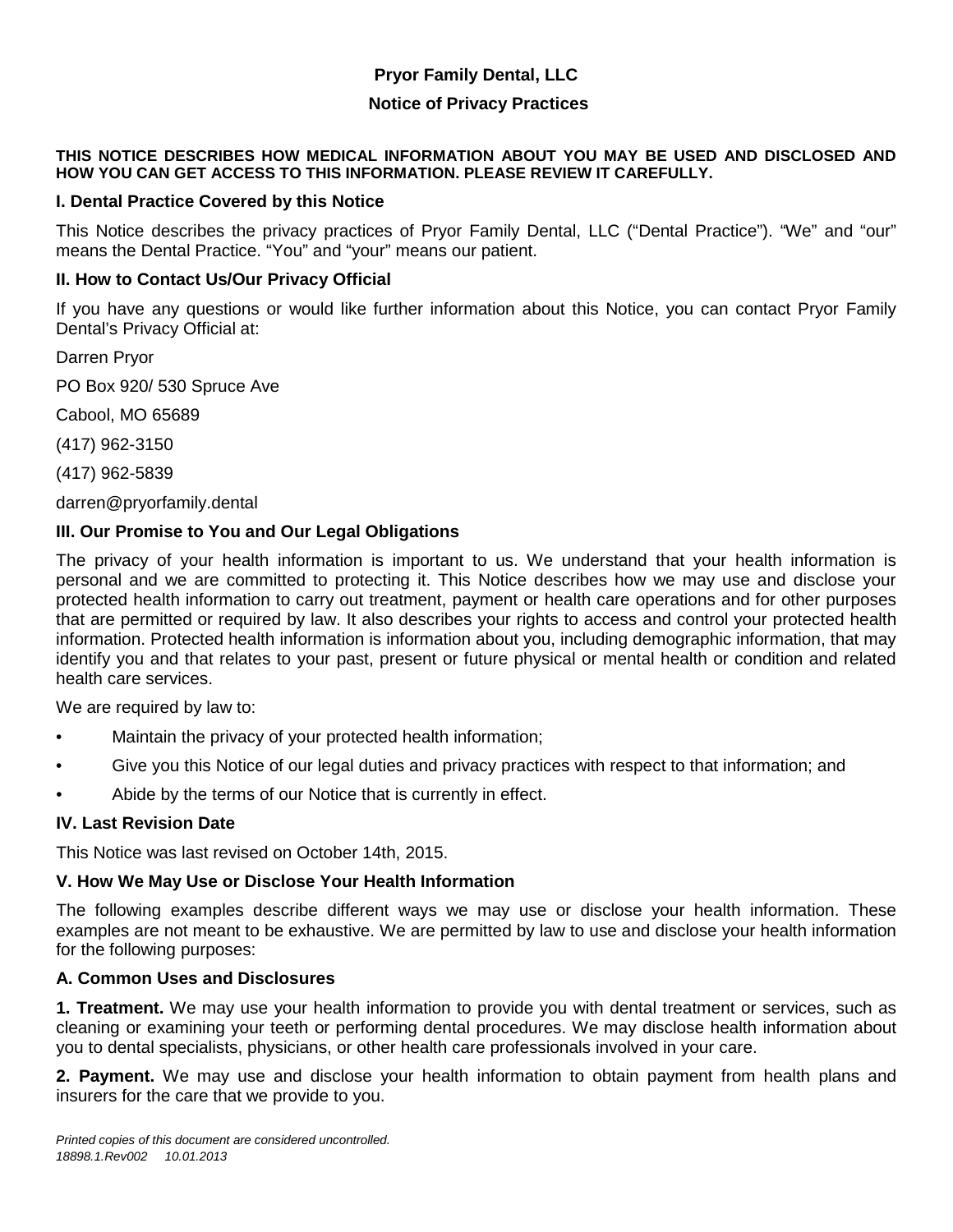**3. Health Care Operations.** We may use and disclose health information about you in connection with health care operations necessary to run our practice, including review of our treatment and services, training, evaluating the performance of our staff and health care professionals, quality assurance, financial or billing audits, legal matters, and business planning and development.

**4. Appointment Reminders.** We may use or disclose your health information when contacting you to remind you of a dental appointment. We may contact you by using a postcard, letter, phone call, voice message, text or email.

**5. Treatment Alternatives and Health-Related Benefits and Services.** We may use and disclose your health information to tell you about treatment options or alternatives or health-related benefits and services that may be of interest to you.

**6. Disclosure to Family Members and Friends.** We may disclose your health information to a family member or friend who is involved with your care or payment for your care if you do not object or, if you are not present, we believe it is in your best interest to do so.

**7. Disclosure to Business Associates.** We may disclose your protected health information to our third-party service providers (called, "business associates") that perform functions on our behalf or provide us with services if the information is necessary for such functions or services. For example, we may use a business associate to assist us in maintaining our practice management software. All of our business associates are obligated, under contract with us, to protect the privacy of your information and are not allowed to use or disclose any information other than as specified in our contract.

# **B. Less Common Uses and Disclosures**

**1. Disclosures Required by Law.** We may use or disclose patient health information to the extent we are required by law to do so. For example, we are required to disclose patient health information to the U.S. Department of Health and Human Services so that it can investigate complaints or determine our compliance with HIPAA.

**2. Public Health Activities.** We may disclose patient health information for public health activities and purposes, which include: preventing or controlling disease, injury or disability; reporting births or deaths; reporting child abuse or neglect; reporting adverse reactions to medications or foods; reporting product defects; enabling product recalls; and notifying a person who may have been exposed to a disease or may be at risk for contracting or spreading a disease or condition.

**3. Victims of Abuse, Neglect or Domestic Violence.** We may disclose health information to the appropriate government authority about a patient whom we believe is a victim of abuse, neglect or domestic violence.

**4. Health Oversight Activities.** We may disclose patient health information to a health oversight agency for activities necessary for the government to provide appropriate oversight of the health care system, certain government benefit programs, and compliance with certain civil rights laws.

**5. Lawsuits and Legal Actions.** We may disclose patient health information in response to (i) a court or administrative order or (ii) a subpoena, discovery request, or other lawful process that is not ordered by a court if efforts have been made to notify the patient or to obtain an order protecting the information requested.

**6. Law Enforcement Purposes.** We may disclose your health information to a law enforcement official for a law enforcement purposes, such as to identify or locate a suspect, material witness or missing person or to alert law enforcement of a crime.

**7. Coroners, Medical Examiners and Funeral Directors.** We may disclose your health information to a coroner, medical examiner or funeral director to allow them to carry out their duties.

**8. Organ, Eye and Tissue Donation.** We may use or disclose your health information to organ procurement organizations or others that obtain, bank or transplant cadaveric organs, eyes or tissue for donation and transplant.

**9. Research Purposes.** We may use or disclose your information for research purposes pursuant to patient authorization waiver approval by an Institutional Review Board or Privacy Board.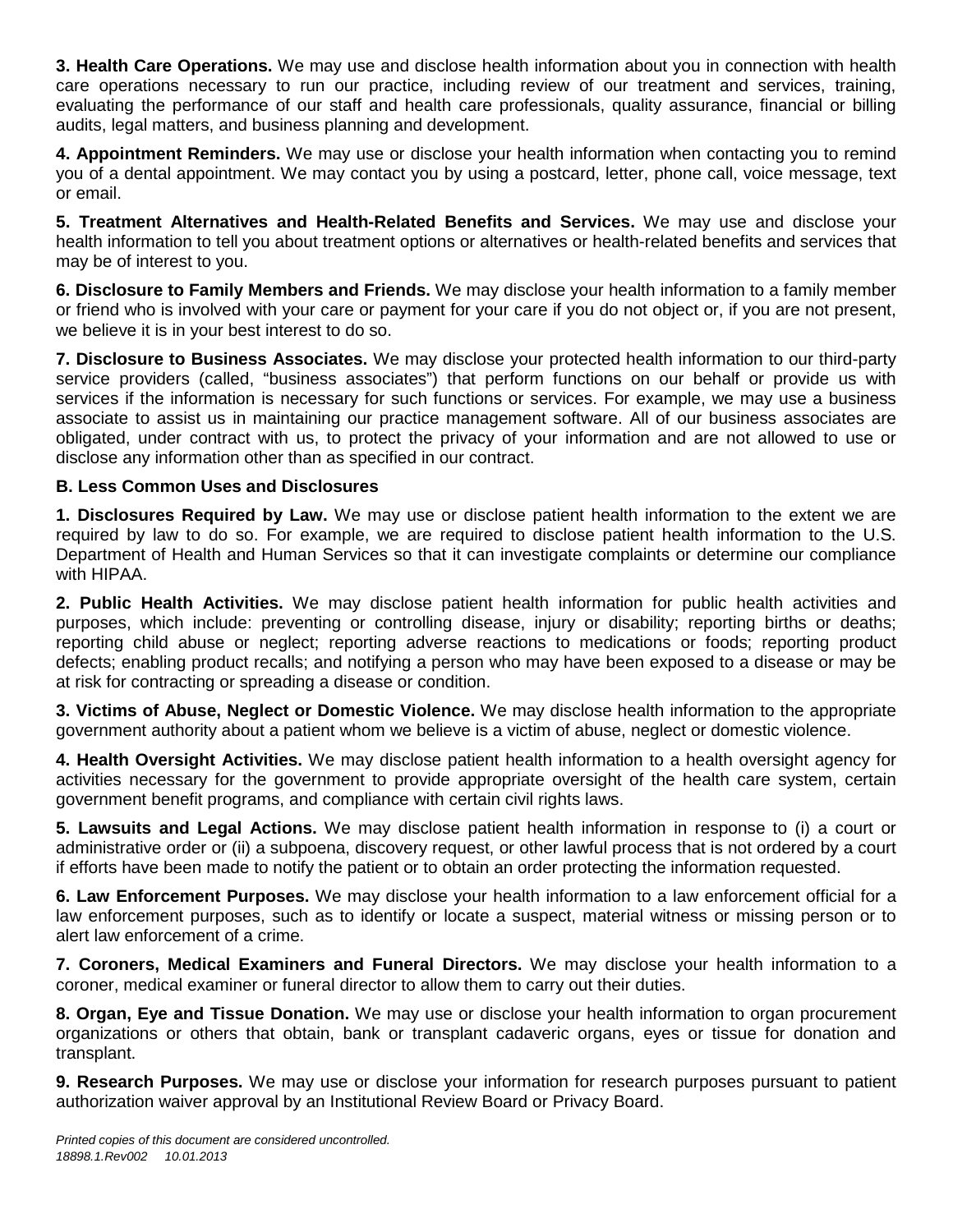**10. Serious Threat to Health or Safety.** We may use or disclose your health information if we believe it is necessary to do so to prevent or lessen a serious threat to anyone's health or safety.

**11. Specialized Government Functions.** We may disclose your health information to the military (domestic or foreign) about its members or veterans, for national security and protective services for the President or other heads of state, to the government for security clearance reviews, and to a jail or prison about its inmates.

**12. Workers' Compensation.** We may disclose your health information to comply with workers' compensation laws or similar programs that provide benefits for work-related injuries or illness.

# **VI. Your Written Authorization for Any Other Use or Disclosure of Your Health Information**

Uses and disclosures of your protected health information that involve the release of psychotherapy notes (if any), marketing, sale of your protected health information, or other uses or disclosures not described in this notice will be made only with your written authorization, unless otherwise permitted or required by law. You may revoke this authorization at any time, in writing, except to the extent that this office has taken an action in reliance on the use of disclosure indicated in the authorization. If a use or disclosure of protected health information described above in this notice is prohibited or materially limited by other laws that apply to use, we intend to meet the requirements of the more stringent law.

# **VII. Your Rights with Respect to Your Health Information**

You have the following rights with respect to certain health information that we have about you (information in a Designated Record Set as defined by HIPAA). To exercise any of these rights, you must submit a written request to our Privacy Official listed on the first page of this Notice.

# **A. Right to Access and Review**

You may request to access and review a copy of your health information. We may deny your request under certain circumstances. You will receive written notice of a denial and can appeal it. We will provide a copy of your health information in a format you request if it is readily producible. If not readily producible, we will provide it in a hard copy format or other format that is mutually agreeable. If your health information is included in an Electronic Health Record, you have the right to obtain a copy of it in an electronic format and to direct us to send it to the person or entity you designate in an electronic format. We may charge a reasonable fee to cover our cost to provide you with copies of your health information.

# **B. Right to Amend**

If you believe that your health information is incorrect or incomplete, you may request that we amend it. We may deny your request under certain circumstances. You will receive written notice of a denial and can file a statement of disagreement that will be included with your health information that you believe is incorrect or incomplete.

## **C. Right to Restrict Use and Disclosure**

You may request that we restrict uses of your health information to carry out treatment, payment, or health care operations or to your family member or friend involved in your care or the payment for your care. We may not (and are not required to) agree to your requested restrictions, with one exception: If you pay out of your pocket in full for a service you receive from us and you request that we not submit the claim for this service to your health insurer or health plan for reimbursement, we must honor that request.

# **D. Right to Confidential Communications, Alternative Means and Locations**

You may request to receive communications of health information by alternative means or at an alternative location. We will accommodate a request if it is reasonable and you indicate that communication by regular means could endanger you. When you submit a written request to the Privacy Official listed on the first page of this Notice, you need to provide an alternative method of contact or alternative address and indicate how payment for services will be handled.